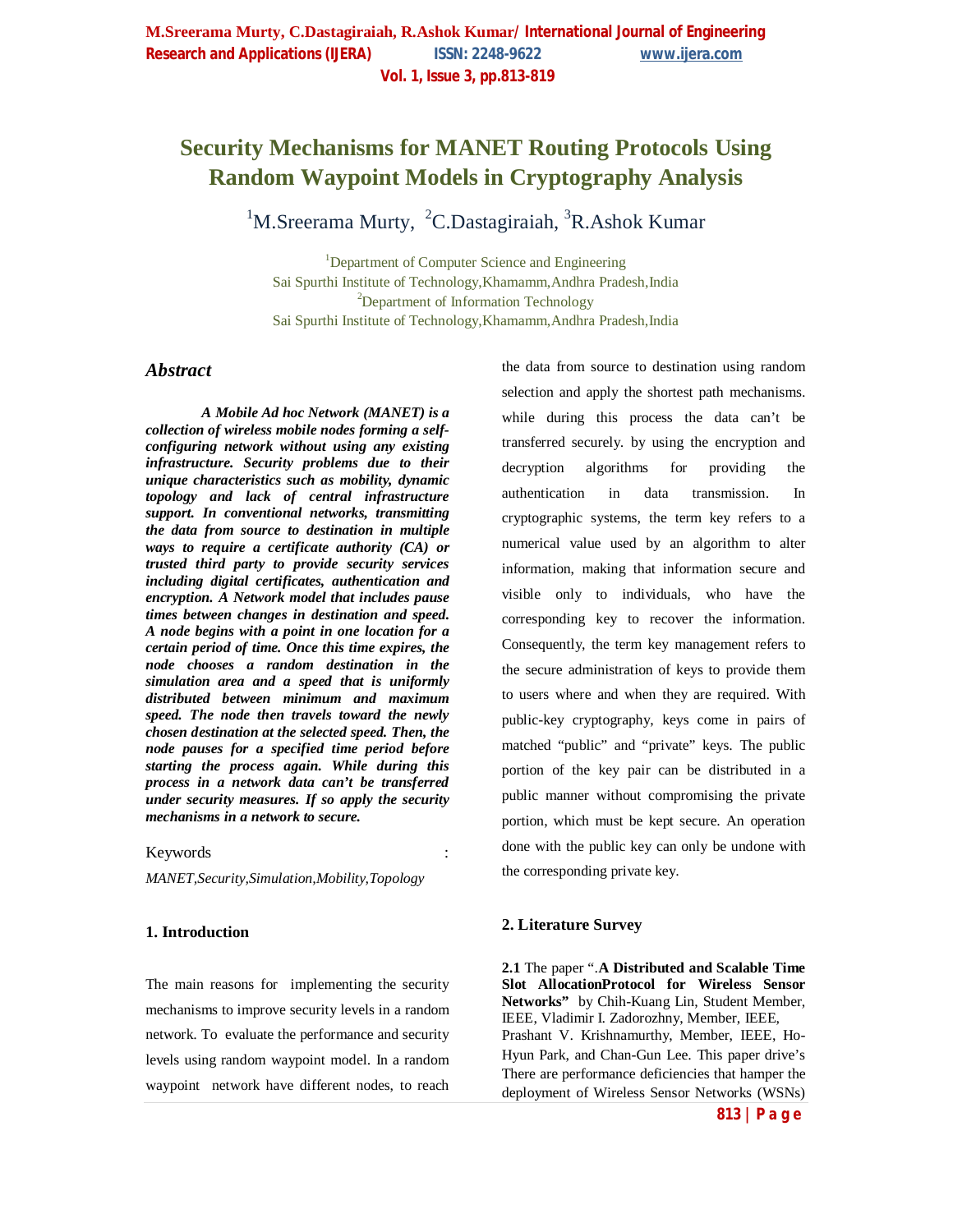in critical monitoring applications. Such applications are characterized by considerable network load generated as a result of sensing some characteristics of the monitored system. Excessive packet collisions lead to packet losses and retransmissions, resulting in significant overhead costs and latency. In order to address this issue, we introduce a distributed and scalable scheduling access scheme that mitigates high data loss in dataintensive sensor networks and can also handle some mobility. Our approach alleviates transmission collisions by employing virtual grids that adopt Latin Squares characteristics to time slot assignments. We show that our algorithm derives conflict free time slot allocation schedules without incurring global overhead in scheduling. Furthermore, we verify the effectiveness of our protocol by simulation experiments. The results demonstrate that our technique can efficiently handle sensor mobility with acceptable data loss, low packet delay, and low overhead.

**2.2** The paper **"Efficient Data Collection in**  Wireless Sensor Networks **Constrained Mobile Sinks** by Shuai Gao, Hongke Zhang, and Sajal K. Das, Senior Member, IEEE , This paper drive's Recent work has shown that sink mobility along a constrained path can improve the energy efficiency in wireless sensor networks. However, due to the path constraint, a mobile sink with constant speed has limited communication time to collect data from the sensor nodes deployed randomly. This poses significant challenges in jointly improving the amount of data collected and reducing the energy consumption. To address this issue, we propose a novel data collection scheme, called the Maximum Amount Shortest Path (MASP), that increases network throughput as well as conserves energy by optimizing the assignment of sensor nodes. MASP is formulated as an integer linear programming problem and then solved with the help of a genetic algorithm. A two-phase communication protocol based on zone partition is designed to implement the MASP scheme. We also develop a practical distributed approximate algorithm to solve the MASP problem. In addition, the impact of different overlapping time partition methods is studied. The proposed algorithms and protocols are validated through simulation experiments using OMNET++.

**2. 3** The paper **"Secret Key Establishment Using Temporally and Spatially Correlated Wireless Channel Coefficients" by** Chan Chen, Student Member, IEEE, and Michael A. Jensen, Fellow, IEEE

This paper drive's When implementing data encryption and decryption in a symmetric cryptosystem, secure distribution of the secret key to legitimate nodes can be a challenge. In this paper, we consider establishing secret keys using the common wireless channel, with particular emphasis on the spatial and temporal correlations of the channel coefficients. Specifically, we investigate the influence of channel correlation on the bound of the key size generated from the common channel using a simple single-input single-output channel model, and we verify the existence of a sampling approach able to generate a key using the minimum possible sampling window. We also explore de correlation of the channel coefficients in a multiple-input multiple-output channel, and we use a statistical independence test to demonstrate that this process cannot be separated into spatial and temporal de correlation processes. The insights gained from these studies assist in the development of a practical key generation protocol based on a published channel coefficient quantization method and incorporating flexible quantization levels, transmission of the correlation eigenvector matrix, and LDPC coding to improve key agreement in an authenticated public channel. Finally, we present simulations with real channel measurements that solidify the fundamental conclusions.

**2.4** The paper "**Security Games for Vehicular Networks** by Tansu Alpcan, Member, IEEE, and Sonja Buchegger, Member, IEEE.This paper drive's the Vehicular networks (VANETs) can be used to improve transportation security, reliability, and management. This paper investigates security aspects of VANETs within a game-theoretic framework where defensive measures are optimized with respect to threats posed by malicious attackers. The formulations are chosen to be abstract on purpose in order to maximize applicability of the models and solutions to future systems. The security games proposed for vehicular networks take as an input centrality measures computed by mapping the centrality values of the car networks to the underlying road topology. The resulting strategies help locating most valuable or vulnerable points (e.g., against jamming) in vehicular networks. Thus, optimal deployment of traffic control and security infrastructure is investigated both in the static (e.g., fixed roadside units) and dynamic cases (e.g., mobile law enforcement units). Multiple types of security games are studied under varying information availability assumptions for the players, leading to fuzzy game and fictitious play formulations in addition to classical zero-sum games. The effectiveness of the security game solutions is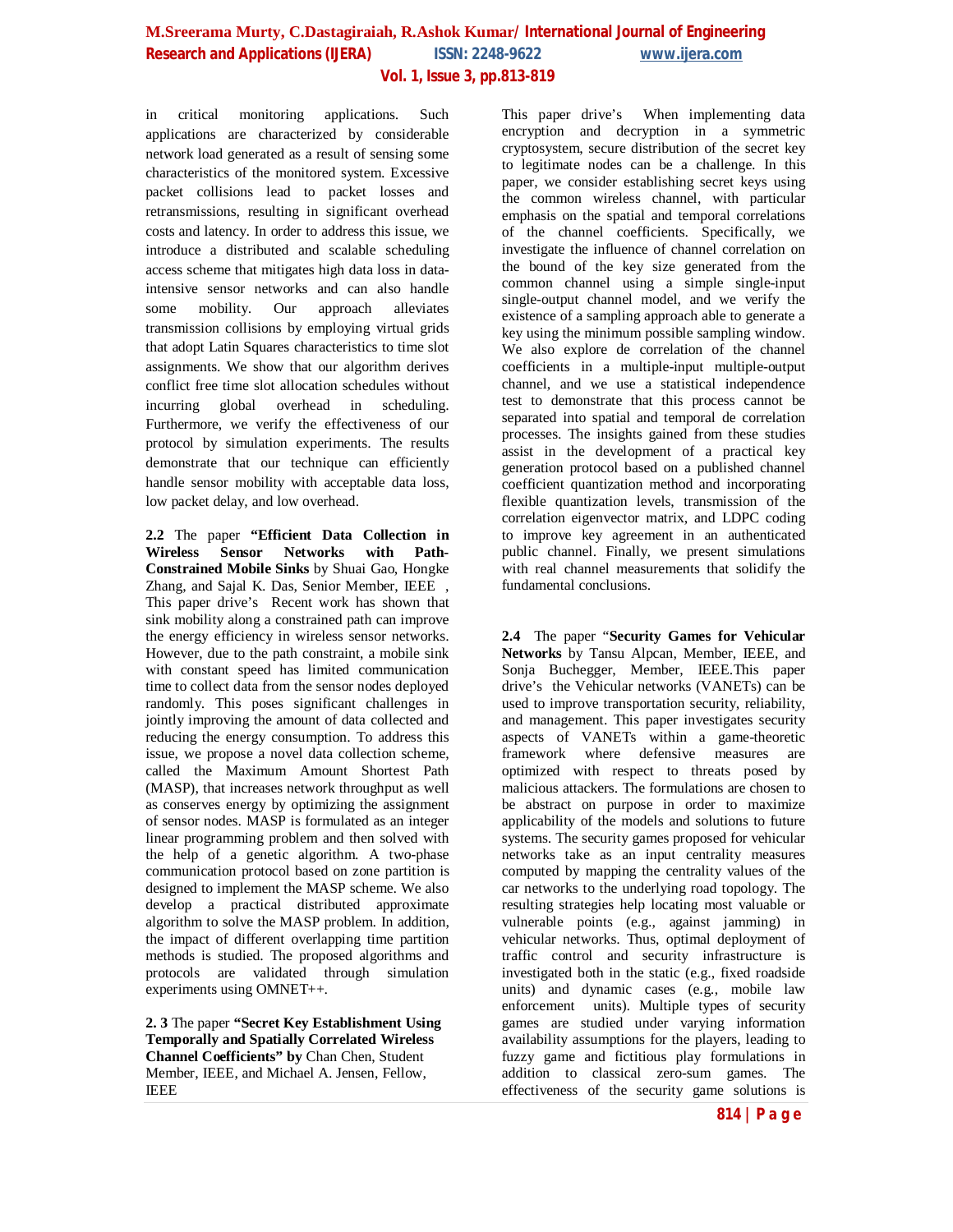# **M.Sreerama Murty, C.Dastagiraiah, R.Ashok Kumar/ International Journal of Engineering Research and Applications (IJERA) ISSN: 2248-9622 www.ijera.com Vol. 1, Issue 3, pp.813-819**

evaluated numerically using realistic simulation data obtained from traffic engineering systems.

## **3. Analysis of Random Waypoint Model**

It became a 'benchmark' mobility model to evaluate the MANET routing protocols, because of its simplicity and wide availability. The Random waypoint model is a random-based mobility model used in mobility management schemes for mobile communication systems. The mobility model is designed to describe the movement pattern of mobile users, and how their location, velocity and acceleration change over time. Mobility models are used for simulation purposes when new network protocols are evaluated. In random-based mobility simulation models, the mobile nodes move randomly and freely without restrictions. To be more specific, the destination, speed and direction are all chosen randomly and independently of other nodes. This kind of model has been used in many simulation studies. Two variants, the Random walk model and the Random direction model are variants of the Random waypoint model

The implementation of this mobility model is as follows: as the simulation starts, each mobile node randomly selects one location in the simulation field as the destination. It then travels towards this destination with constant velocity chosen uniformly and randomly from  $[0, V]$ , where the parameter V is the maximum allowable velocity for every mobile node. The velocity and direction of a node are chosen independently of other nodes. Upon reaching the destination, the node stops for a duration defined by the 'pause time' parameter . If T=0, this leads to continuous mobility. After this duration, it again chooses another random destination in the simulation field and moves towards it. The whole process is repeated again and again until the simulation ends

In the Random Waypoint model, V and T are the two key parameters that determine the mobility behavior of nodes. If the V is small and the pause time T is long, the topology of Ad Hoc network becomes relatively stable. On the other hand, if the node moves fast (i.e., is large) and the pause time T is small, the topology is expected to be highly dynamic. Varying these two parameters, especially the V parameter, the Random Waypoint model can generate various mobility scenarios with different levels of nodal speed. Therefore, it seems necessary to quantify the nodal speed.

# **4. Methodologies**

The following Methodologies for implementing the Performance and Security

#### **4.1 Route Map**

When a source node wants to send packets to a destination to which it does not have a route, it initiates a Route Discovery by broadcasting a route request. The node receiving a route request checks whether it has a route to the destination in its cache. If it has, it sends a route reply to the source including a source route, which is the concatenation of the source route in the route request and the cached route. If the node does not have a cached route to the destination, it adds its address to the source route and rebroadcasts the route request. When the destination receives the route request, it sends a route reply containing the source route to the source. Each node forwarding a route reply stores the route starting from itself to the destination. When the source receives the route reply, it caches the source route.

#### **4.2 Route Maintenance**

Route Maintenance, the node forwarding a packet is responsible for confirming that the packet has been successfully received by the next hop. If no acknowledgement is received after the maximum number of retransmissions, the forwarding node sends a route error to the source, indicating the broken link. Each node forwarding the route error removes from its cache the routes containing the broken link.

#### **4.3 Route Update**

When a node detects a link failure, our goal is to notify all reachable nodes that have cached that link to update their caches. To achieve this goal, the node detecting a link failure needs to know which nodes have cached the broken link and needs to notify such nodes efficiently. Our solution is to keep track of topology propagation state in a distributed manner. The algorithm starts either when a node detects a link failure or when it receives a notification.

In a cache table, a node not only stores routes but also maintain two types of information for each route:, how well routing information is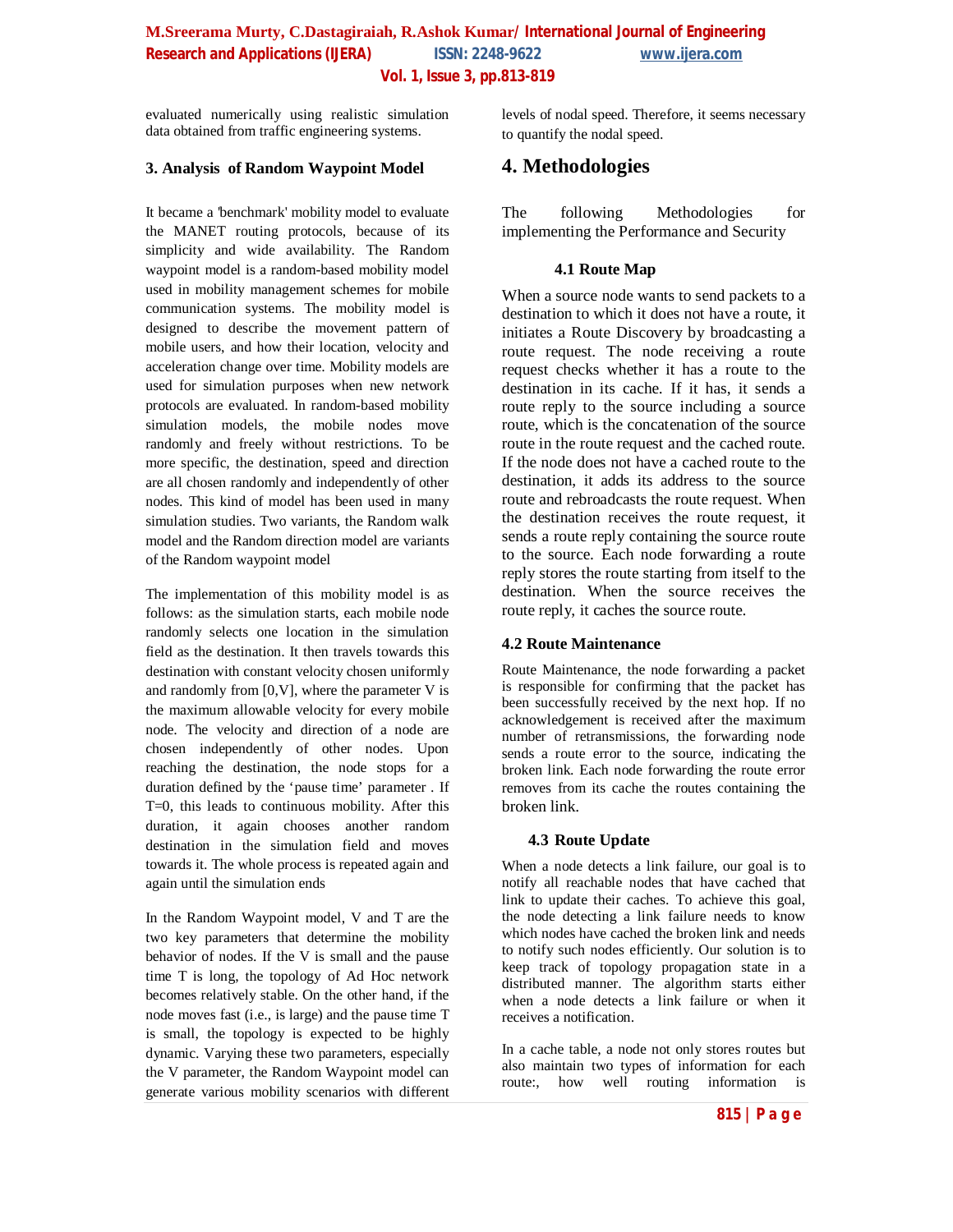# **M.Sreerama Murty, C.Dastagiraiah, R.Ashok Kumar/ International Journal of Engineering Research and Applications (IJERA) ISSN: 2248-9622 www.ijera.com Vol. 1, Issue 3, pp.813-819**

synchronized among nodes on a route; and which neighbor has learned which links through a route reply Each node gathers such information during route discoveries and data transmission, without introducing additional overhead. The two types of information are sufficient; because *each* node knows for each cached link which neighbors have that link in their caches.

## **4.3 Message Transmission**

The Message transfer relates with that the sender node wants to send a message to the destination node after the path is selected and status of the destination node through is true. The receiver node receives the message completely and then it sends the acknowledgement to the sender node through the router nodes where it is received the message.

#### **4.4 Packet Delivery ratio**

Packet Delivery Ratio(PDR): The number of data packets sent from the source to the number of received at the destination.

 $PDR = (control packets sent-deliverv packet sent) /$ control packets sent

## **4.5 Generating Keys**

#### **4.6 Random Key Generation**

Good keys are random-bit strings generated by some automatic process. if the key is 64 bits long, every possible 64-bit key must be equally likely. generate the key bits from either a reliable random source or a cryptographically secure pseudorandom –bit generator.





pseudo-random numbers within a system. the cryptography algorithm used to generate keys is triple DES ,but it could just as easily be any algorithm.

Let  $E_K[X]$  be triple-DES, encryption of X with Key K.this is a special key reserved for secret key generation .Vo is a secret 64-bit seed is a timestamp. To generate the random key R<sup>i</sup> calculate:

# $R_i=E_k(E_k(T_i)\boldsymbol{\Theta}V_i)$

To generate  $V_{i+1}$  calculate:  $V_{i+1} = E_k(E_k(T_i)\boldsymbol{\Theta} R_i)$ 

To turn  $R_{i \text{ into DES}}$  key, simply adjust every eighth bit for parity. If you need a 64-bit key, use it as is. If you need a 128-bit key, generate a pair of keys and concatenate them together.

In cryptographic systems, the term key refers to a numerical value used by an algorithm to alter information, making that information secure and visible only to individuals, who have the corresponding key to recover the information. Consequently, the term key management refers to the secure administration of keys to provide them to users where and when they are required. A major advance in cryptography occurred with the invention of public-key cryptography. The primary feature of public-key cryptography is that it removes the need to use the same key for encryption and decryption. With public-key cryptography, keys come in pairs of matched "public" and "private" keys. The public portion of the key pair can be distributed in a public manner without compromising the private portion, which must be kept secure. An operation done with the public key can only be undone with the corresponding private key. These encryption algorithms typically work fast and are well suited for encrypting blocks of messages at once. The most encryption methods are DEA (Data Encryption Algorithm) which is specified within the DES (Data Encryption Standard). Triple DES is a more reliable version while AES (Advanced Encryption Standard).Asymmetric algorithms are<br>more commonly known as Public-key commonly known as Public-key cryptography.

# 5**. Experimental Results**

# **5.1 Data Encryption**

The below diagram derives, when the data is transmitted before the network to provide the encrypt the file and transmit source to destination.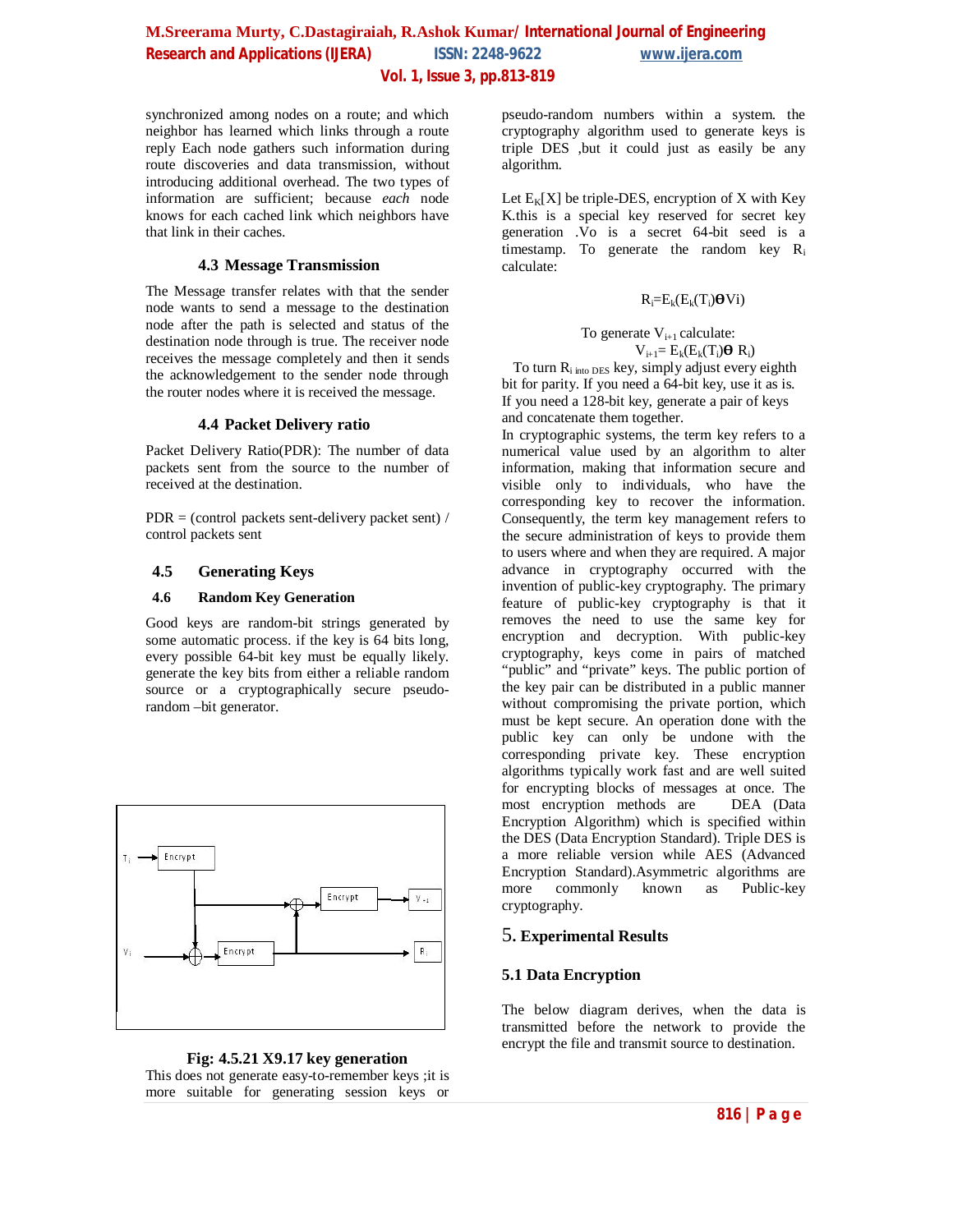# **M.Sreerama Murty, C.Dastagiraiah, R.Ashok Kumar/ International Journal of Engineering Research and Applications (IJERA) ISSN: 2248-9622 www.ijera.com Vol. 1, Issue 3, pp.813-819**



# **Fig 5.1 Data Encryption For Before the data Transmission in a Network**

# **5.2 Data Transmission**

The given picture represents the nodes are updated in randomly in a network.



**Fig: 5.2 Data transmission from selected node to destination node.**

# **5.3 Decryption after Data Transmission**

Given picture represents, when the data is reached from source to destination should decrypt the file.



**Fig: 5.3 Decryption**

# **5.4 Response time between and Dynamic nodes and Static Nodes**



# **Fig: 5.4 Delay between data transmission.**

#### **6. Conclusion**

In the general network, data can't be transferred securily.when apply the cryptography techniques, we resolve the problems in the network. While transmitting the data over the network, we provide security and along corresponding time. So, data can't be hack. In these security mechanisms to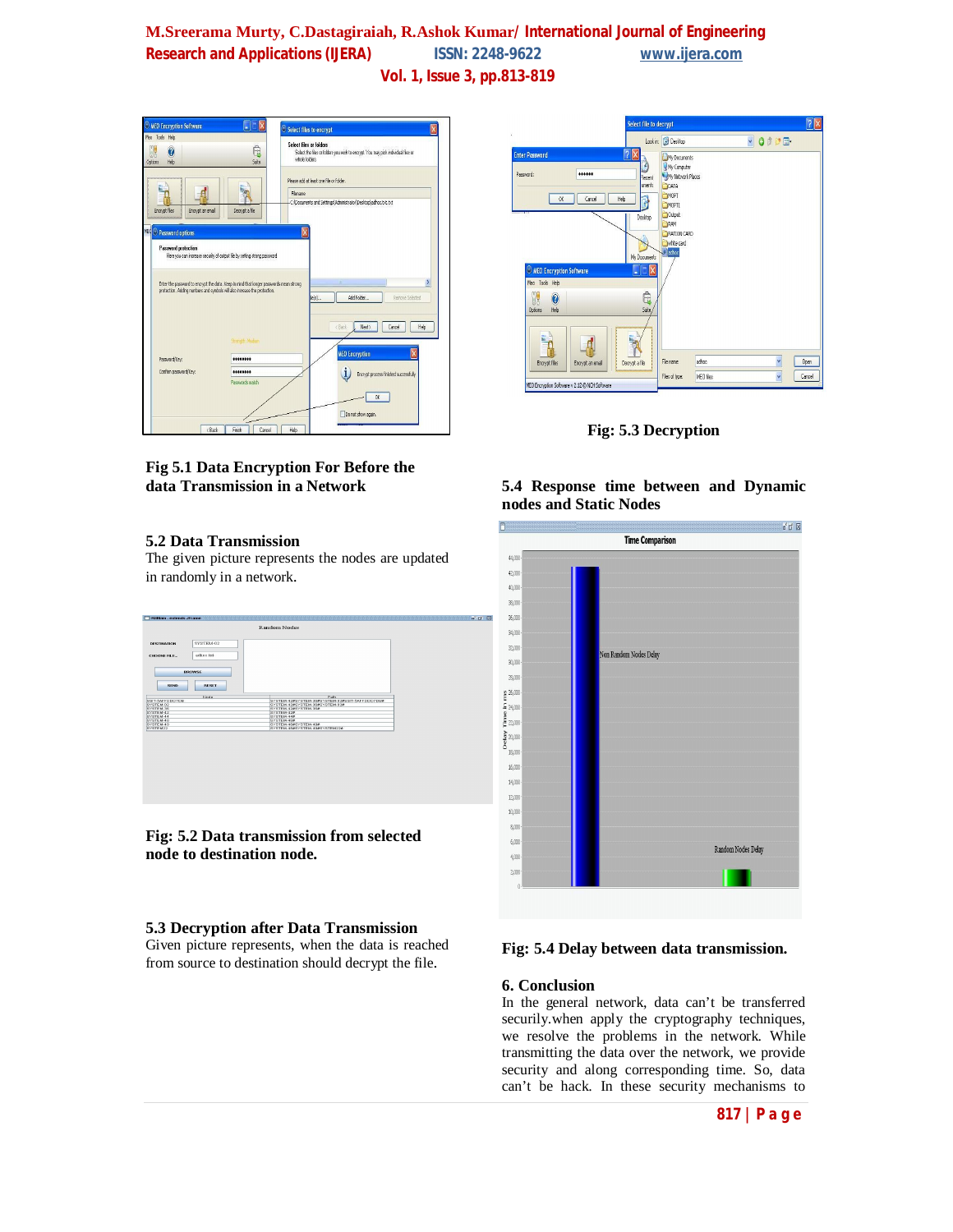# **M.Sreerama Murty, C.Dastagiraiah, R.Ashok Kumar/ International Journal of Engineering Research and Applications (UERA)** ISSN: 2248-9622 www.ijera.com  **Vol. 1, Issue 3, pp.813-819**

overcome the traffic problems in a random based network.

#### **7. Future work**

The future work of this paper is to implement the better cryptography algorithms for transferring the data in various network models.

## **References**

- [1] C.E. Perkins, E.M. Royer & S. Das, Ad Hoc On Demand Distance Vector<br>(AODV) Routing, IETFInternet draft, Routing, IETFInternet draft, draft-ietf-manet-aodv-08.txt, March 2001
- [2] Tracy Camp, Jeff Boleng and Vanessa Davies, " A survey of Mobility Models for Ad hocNetwork Research", Wireless Communications and Mobile computing: A special issue on Adhoc network Research, vol 2, No5, pp. 483-502, 2002
- [3] Naski, S. 2004. 'Performance of Ad Hoc Routing Protocols: Characteristics and Comparison.'Seminar on Internetworking, Helsinki University of Technology, Finland.
- [4] D. Johnson, D. Maltz. "Dynamic source routing in ad hoc wireless networks," In T. Imelinsky and H. Korth, editors, Mobile Computing, pages 153-181. Kluwer Academic Publishers, 1996.
- [5] S. Lee, M. Gerla, and C. Chiang. "On-Demand Multicast Routing Protocol."<br>IEEE WirelessCommunications and WirelessCommunications and Networking Conference (WCNC'99), 1999.
- [6] Ahmed S. and Ramani A. K., "Exploring the Requirements for QoS in Mobile Ad hoc Networks,"Journal of Information & Communication Technology Vol. 1, No. 2, (Fall 2007) 01-09
- [7] Aziz S. R. A., Endut N. A., Abdullah S. and Daud M. N. M., "Performance evaluation of AODV, DSR and DYMO routing protocol in MANET", CSSR 08- 09, 14 - 15 March 2009.
- [8] Perkins C. E. and Royer E. M., "Ad-Hoc On-Demand Distance Vector Routing, Mobile Computing Systems and Applications," Proc. IEEE Workshop<br>Mobile Computing Systems & Computing Systems  $\&$ Applications (WMCSA '99), pp. 90-100, 1999.
- [9] J. Broch, D. Maltz, D. Johnson, Y.-C. Hu, and J. Jetcheva. A performance

comparison of multi-hop wireless ad hoc network routing protocols. In Proc. 4th ACM MobiCom, pp. 85–97, 1998.

- [10] IEEE Computer Society LAN MAN Standards Committee. Wireless LAN Medium Access Control (MAC) and Physical Layer (PHY) specifications, IEEE Std 802.11-1997. The IEEE, New York, New York, 1997.
- [11] D. Johnson and D. Maltz. Dynamic Source Routing in ad hoc wireless networks. In Mobile Computing, T. Imielinski and H.Korth, Eds, Ch. 5, pp. 153–181, Kluwer, 1996
- [12] C. Perkins, E. Royer, and S. Das. Ad hoc On-demand Distance Vector (AODV) Routing, RFC 3561. http://www.ietf.org/rfc/rfc3561.txt, July 2003.
- [13] G. Lin, G. Noubir, and R. Rajaraman, "Mobility models for ad hoc network simulation," in Proceedings of the 23rd Annual Joint Conference of the IEEE Computer and Communications Societies (INFOCOM '04), vol. 1, pp. 454–463, Hongkong, March 2004.
- [14] T.Camp,J.Boleng, and V.Davies,A Survey of Mobility Models for Ad Hoc Network Research,in Wireless communication and mobile computing:Special issue on<br>Mobile Ad Hoc Mobnile Ad Networking:Research,Trends and Applications,vol.2no .5 pp,483-502,2002
- [15] Y.-C. Hu and D. B. Johnson. Caching Strategies in On-Demand Routing Protocols for Wireless Ad Hoc Networks, in Proceedings of the Sixth Annual International Conference on Mobile Computing and Networking (MobiCom 2000), ACM, Boston, MA, August 2000.
- [16] D. M. Blough, G. Resta and P. Santi, A statistical analysis of the long-run node spatial distribution in mobile ad hoc networks, in Procedding of ACM International Workshop on Modeling, Analysis and Simulation of Wireless and Mobile Systems(MSWiM), Atlanta, GA, Sep. 2002.
- [17] P. Johansson, T. Larsson, N. Hedman, B. Mielczarek, and M. Degermark, Scenariobased performance analysis of routing protocols for mobile ad-hoc networks, in